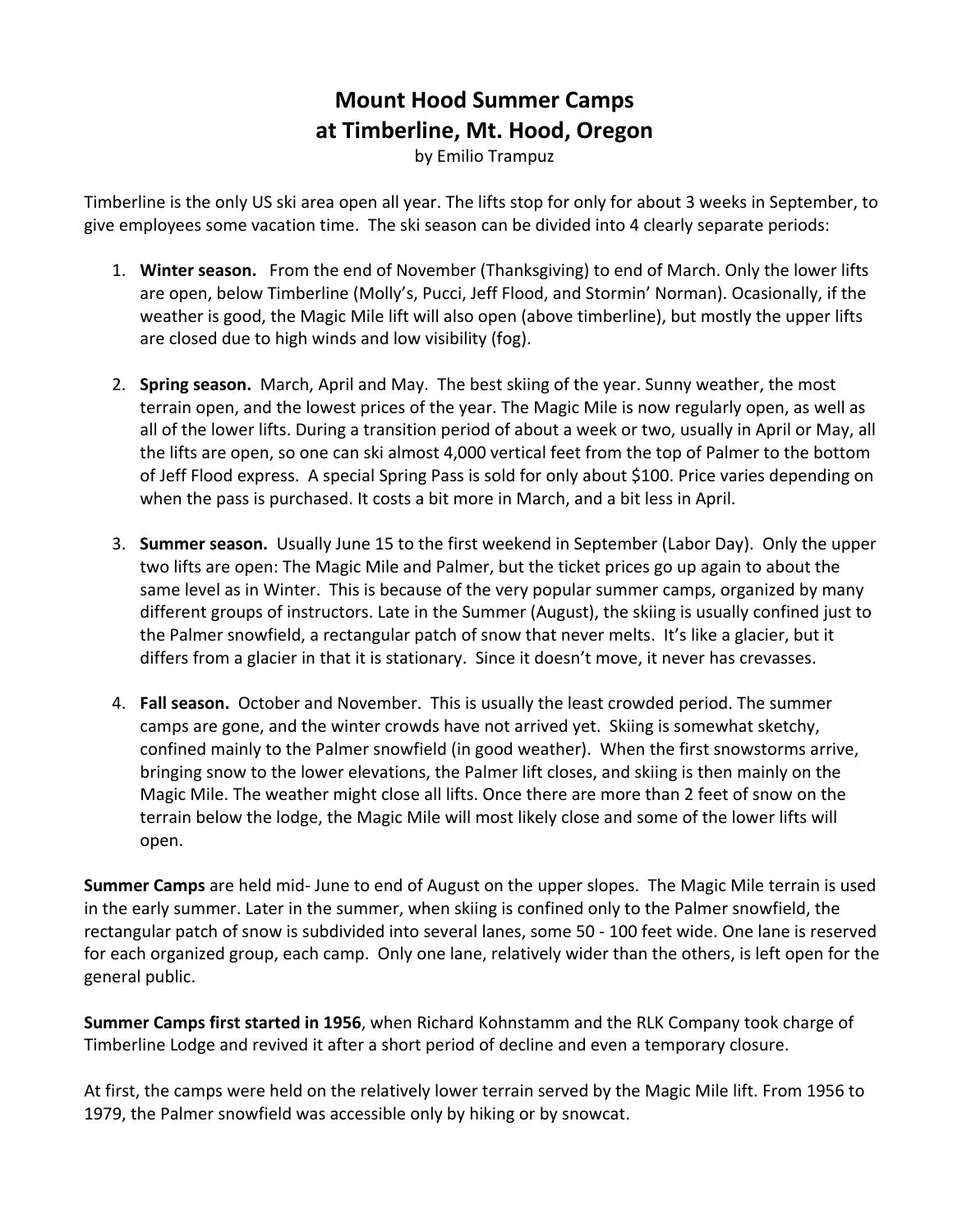Summer Camps got a big boost when the first **Palmer chairlift** was installed in 1979/80. But, the winds on the upper mountain were so strong that during the first winter, three of the lift's towers were knocked over by the wind. Also, the ski area operators had to be sure the weather would remain good for the remainder of the summer before painstakingly attaching each chair to the cable, as this was a fixed chairlift.

In the mid-nineties, the Palmer chairlift was replaced by an express quad, with detachable chairs, which meant that the lift could be put in service at a moment's notice as soon as the weather improved.

**Summer Camps grew in popularity.** Among the first groups to organize summer camps were: Timberline Summer Camps, and Mt. Hood Summer Camps. But, word soon spread about the availability of this terrain for summer training, and eventually the US Ski Team came to train here, as well as numerous other ski racers from around the world.

**Typically these days**, in 2011, there are dozens of different groups and organizations from all over the world that organize summer camps at Timberline. There are camps for children (ages 10 -20) and for adults (21+).

Each organization schedules  $3 - 10$  camps throughout the summer. Camps usually last between  $5 - 10$ days. Typically 6 or 7 days. But there are also longer programs. Some well to do families can send their kids here for several weeks at a time.

Most camps focus on ski racing, slalom and giant slalom. There are also freestyle camps, focusing on terrain parks, half-pipes, and aerials.

**Snowboarding camps** started in 1986. Windells Camps and High Cascade Camps were among the first to organize snowboarding summer instruction and training.

Camp programs vary from one group to another, but it typically involves on-snow training in the morning and dry-land activities in the afternoon. During most of the summer months, lifts operate from 7 am to 1 pm., offering plenty of time for off-snow activities in the afternoon.

Most groups use lodging in the town of Government Camp, located at the elevation of approximately 3,500 feet. By comparison, Timberline Lodge is located at 6,000 vertical feet (at the edge of timeberline), the top of the Magic Mile list is at 7,000 feet, and the top of the Palmer lift is at 8,500 feet.

The Cascade Ski Club, the only local ski club that has its own lodge, has been opening its lodge to summer camp groups each summer for decades. The lodge, located in the heart of Government Camp, can accommodate almost 100 people in bunk beds.

See below for a list of just some of the many organizations offering summer camps at Timberline.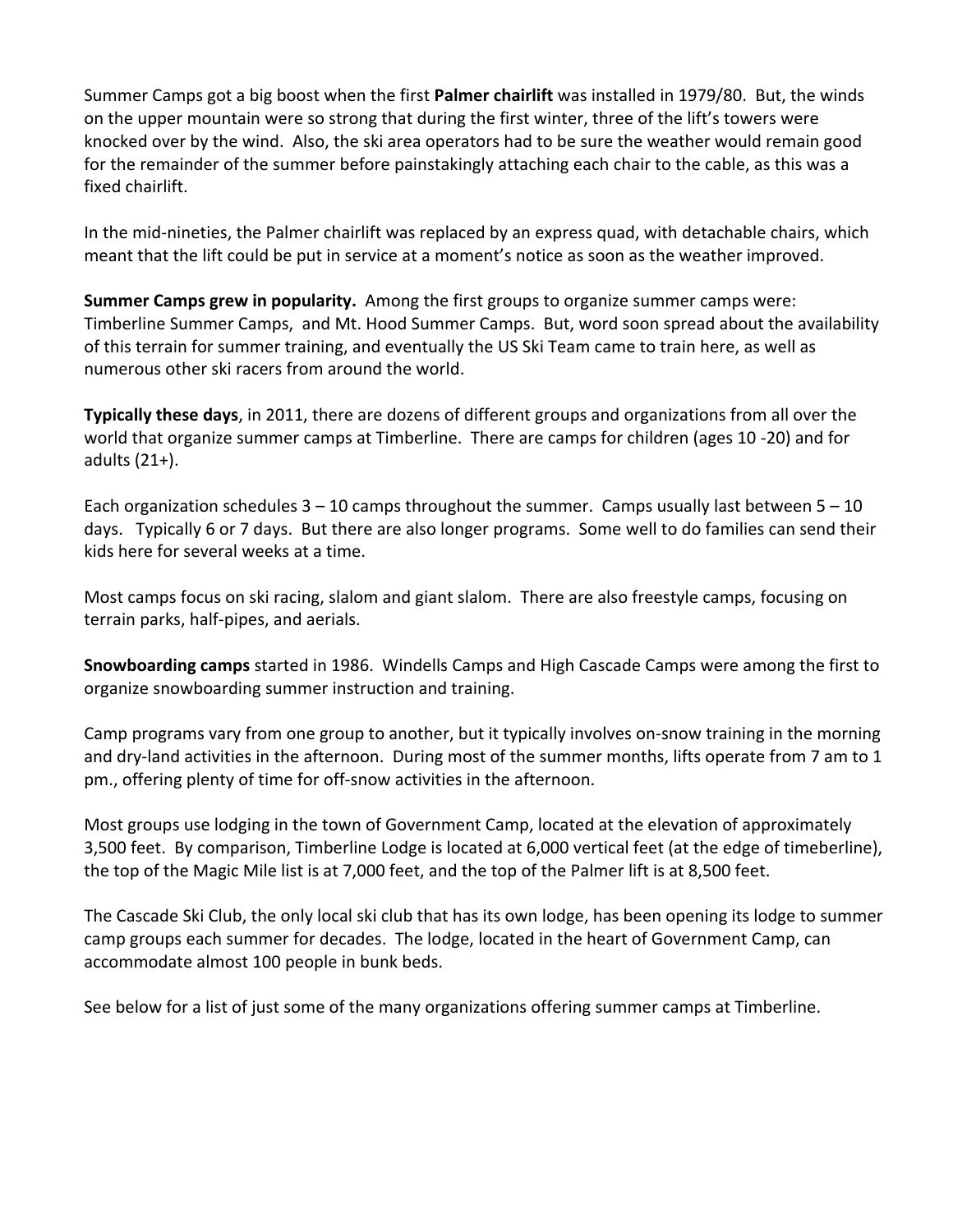## **Some of the Organizations holding Summer Camps at Timberline, Mt. Hood, Oregon**

- **Mt. Hood Summer Ski Camps** <http://mthood.com/> 14 summer camps (6 days each) Kids camps and Adult camps. Ski racing, Moguls, Freestyle aerials, Snowboarding freeride, Snowboard racing. Based in Government Camp, OR.
- **Ski Camps Inc with Ted Ligety** (run from NY State)<http://www.skicampsinc.com/> 2 summer camps (6 days each) Slalom and GS. Ages 10 and older.
- **Olin - Lacasse** <http://www.skiracingcamp.com/> Tony Olin and Josee Lacasse coach ski racing. 5 summer camps (7 days each)
- **Timberline Atomic Summer Ski Race Camp** [http://www.timberlinelodge.com/ski\\_ride/summer\\_camp/camp\\_home.php](http://www.timberlinelodge.com/ski_ride/summer_camp/camp_home.php) 3 Freeride camps for kids ages  $7 - 14$ : 3 day, 5 day and 7 days camps (3 of each of them). 6 Performance Slalom and GS camps for ages 10 and up: 3 camps (6 days each). 1 Masters camp, for adults 21 and older: 1 camp (6 days). Based at Timberline Lodge.
- **National Alpine Ski Camp (NASC)** <http://www.skicamp.com/> Camps for kids 8 and older. Also Adult camps. 5 summer camps (10 days each) or combine any 2 into a double session of 21 days. Based in Government Camp, OR and Ophir, CO.
- **Tichy Racing Ski Camp** <http://www.tichyracing.com/text/main.html> 8 Summer Camps (10 days) + 6 Clinics (4 days) at Timberline Race training. Based in Government Camp, OR.
- **GMVS Junior Development** <http://www.gmvs.org/alpine-skiing/alpine-skiing> 2 summer camps (10 days each) at Timberline, Mt. Hood. Based at Green Mountain Valley School, Waitsfield, Vermont.
- **Erich Sailers Ski Racing Camps** <http://www.skicamps.com/index.html> 2 summer camps at Timberline (7 days each) Slalom and GS training. All ages. Run by Ursula and Erich Sailer (originally of Telfs, Austria), Email: [esailer@skicamps.com,](mailto:esailer@skicamps.com) Phone: (952) 431-4477. Ursula says: "Camps at Timberline started in 1956. … My own experience started with 10 people, 8 years later we had 300 racers."